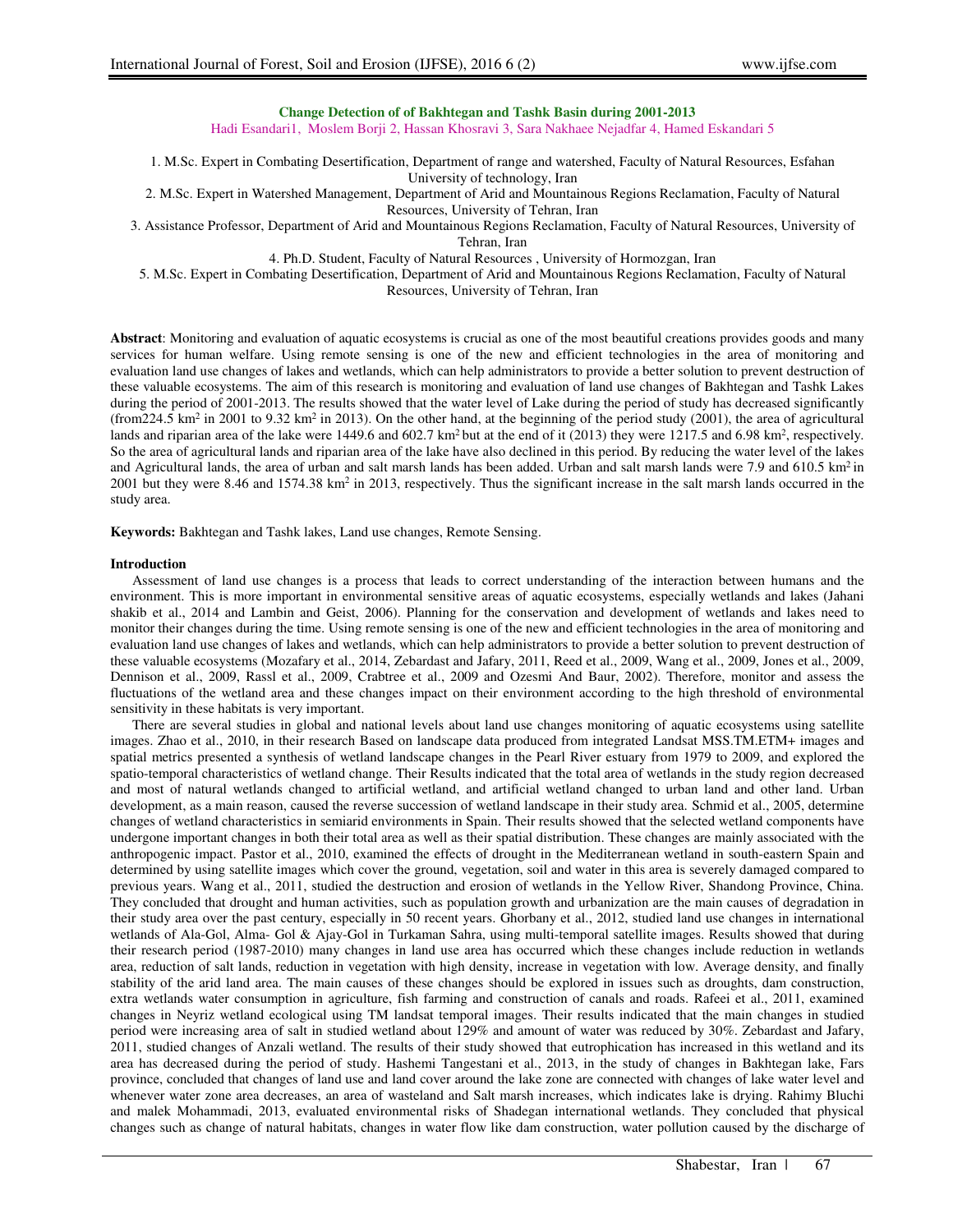sewage into the wetlands, excessive utilization of biologically productive wetlands and phenomenon of drought are the most important wetland-threatening risks in Shadegan pond. Mozafari et al., 2014, in assessment of precipitation on Maharloo lake water level changes using remote sensing data, concluded that many changes in land use area has occurred which these changes include reduction in wetlands area (107 km<sup>2</sup>) in 10 years period study (1999-2009) that mainly due to lower 200 mm of rainfall in this time.

According to studies about this issue and the importance of Bakhtegan and Tashk lakes in the province of Fars in southern Iran, in this study, assessment of the land use changes in these lakes and its related phenomena will be discussed by using satellite images.

### **Martial mad Methods**

#### **The study area**

Bakhtegan Lake is a salt lake in Fars Province, southern Iran. It is Iran's second-largest lake and has the watershed with the area of 2.721.656 hectare. Tis basin is situated between 51 degrees and 44 minutes and 54 degrees 30 minutes east longitude and 29 degrees 7 minutes and 31 degrees 15 minutes north latitude. Fig 1 showed the geographical location of the two lakes in Iran and in Fars Province.



Fig1: location of the study area

They are fed by the Kor River. Several dams on the Kor River have significantly reduced water flow into the lake, increasing its salinity. Lake height from sea level is 1525. The lake water near river estuary is sweet so sometimes the lake's water is used for agriculture there (Teimury et al., 2011).

# **Methodology**

To achieve the main objectives of the study, available TM 2000 and ETM 2012 satellite sensor imagery Bakhtegan and tashk international wetlands were selected and also data from field visit was used as more information. The processing and analysis of satellite imagery was conducted in ENVI 5.1 software. In order to prepare a land use changes map, supervised classification method and maximum likelihood method was used. After classification, all the land uses of study area were divided into six classes (water, agricultural land, salt marsh lands, riparian area lands, mountains and residential land). Finally these layers were transferred to Arc GIS 10.1 software for calculating the area of land uses and creating appropriate output map.

# **Maximum likelihood classification (MLC)**

MLC is the most common parametric classifier which assumes normal or near normal spectral distribution for each feature of interest and an equal prior probability among the classes. This classifier is based on the probability that a pixel belongs to a particular class. It takes the variability of classes into account by using the covariance matrix (Tso et al., 2001). Determining the type and number of classes is the first step in the supervised classification. This method based on the accurate recognition of intended classifications (Li & Yeh, 1998).

### **Results**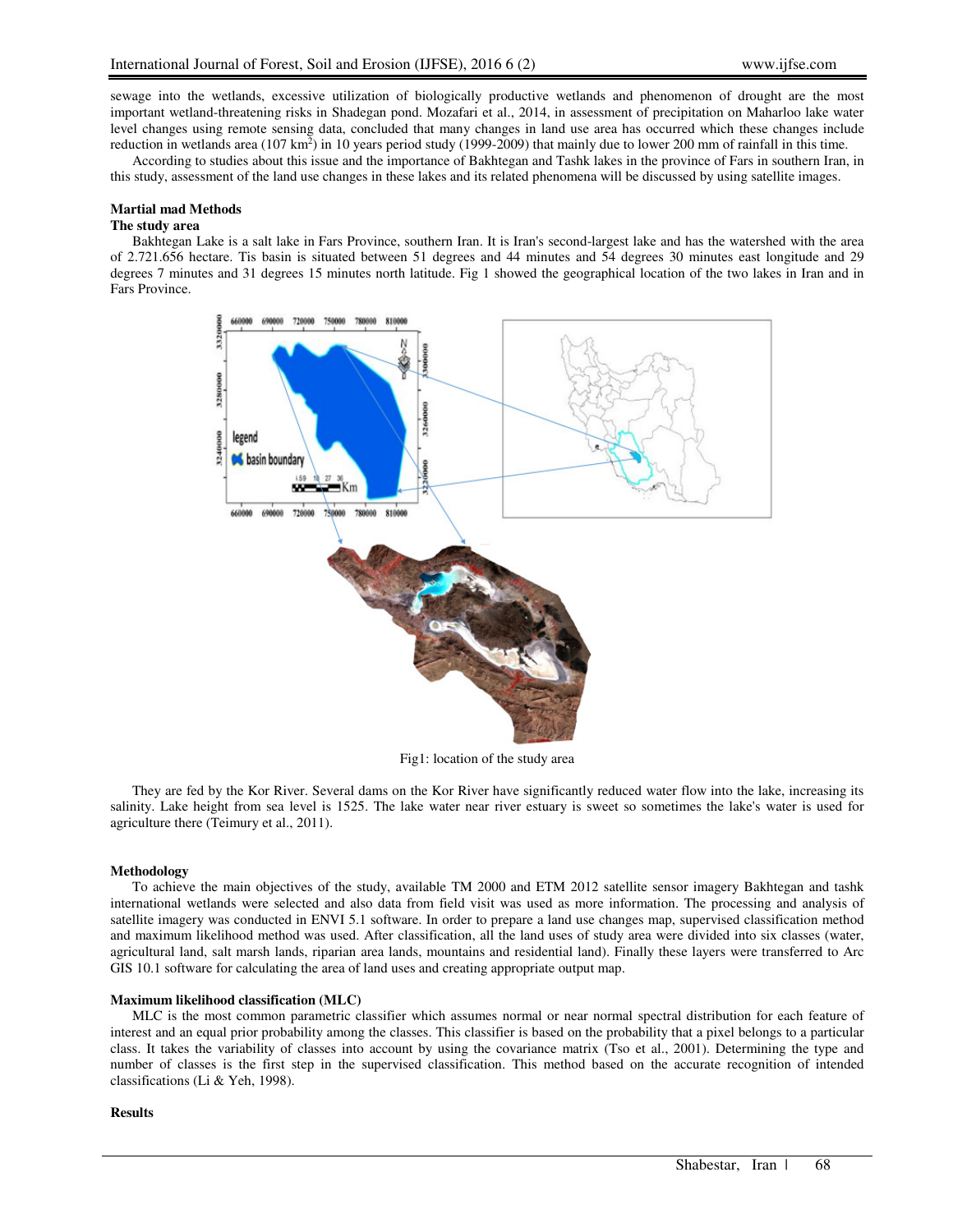In this study, in order to evaluate area changes of land uses in Bakhtegan and Tashk lakes, the land use map based on supervised classification method was used with applying the most similar. Figures 2 and 3 show the illustrations extraction of the land use map for the years of 2001 and 2013. Also the area of wetlands and its changes have shown in Table 1.

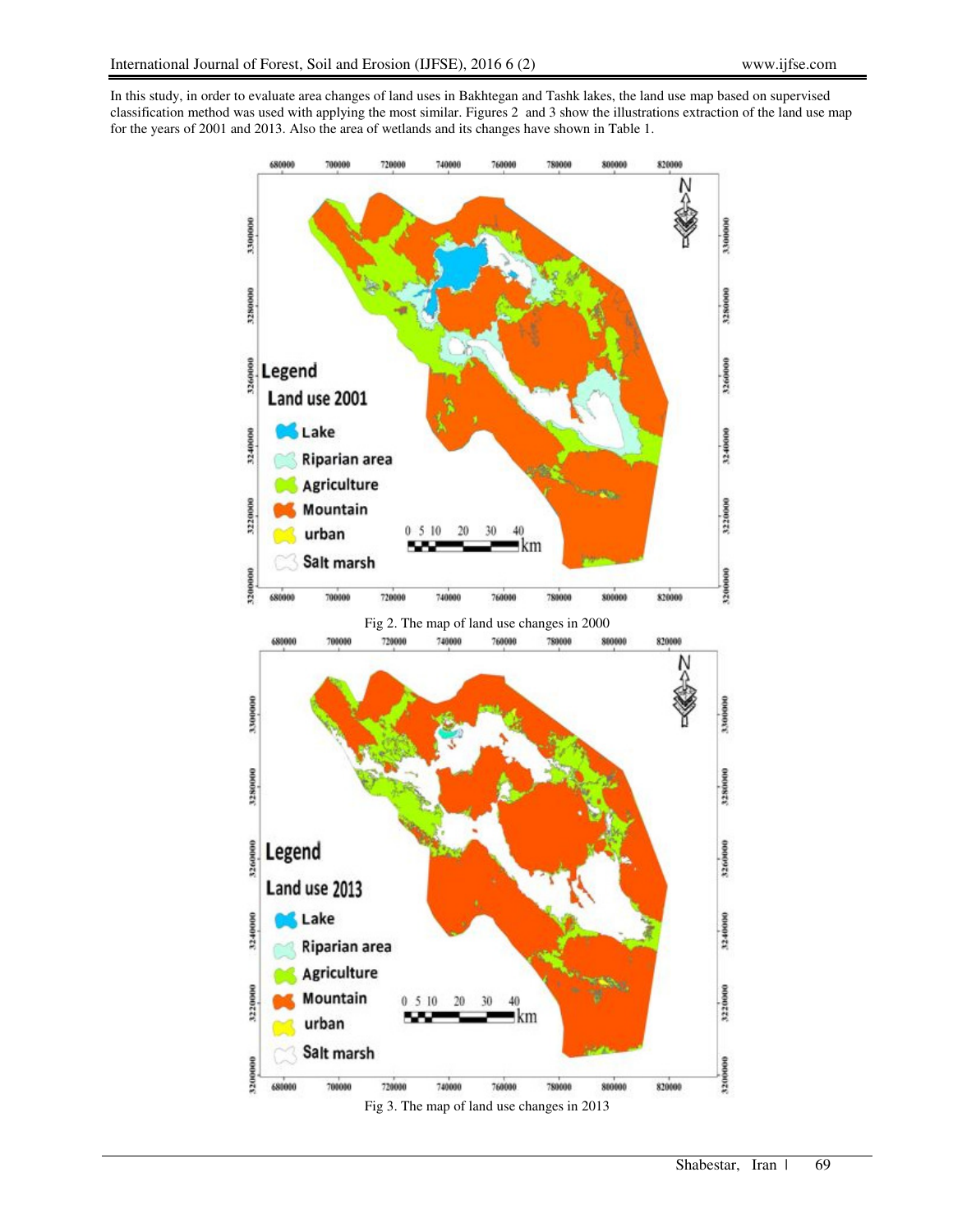| Table 1: the area of land use changes in 2000 and 2013 |         |               |         |               |
|--------------------------------------------------------|---------|---------------|---------|---------------|
| Land use                                               | 2013    |               | 2000    |               |
|                                                        | Percent | Area $(km^2)$ | Percent | Area $(km^2)$ |
| lake                                                   | 0.1     | 9.32          | 3.12    | 224.5         |
| Agriculture                                            | 16.91   | 1217.5        | 20.14   | 1449.6        |
| Salt marsh                                             | 21.87   | 1574.38       | 8.47    | 610.5         |
| Riparian area                                          | 0.09    | 6.98          | 8.07    | 602.7         |
| Mountain                                               | 60.1    | 4301.8        | 60.1    | 4301.8        |
| Urban                                                  | 0.93    | 8.46          | 0.1     | 7.9           |

### **Conclusion and Discussion**

Trend assessment of changes in an ecosystem is one of the important applications of remote sensing data which has a relatively high accuracy in determining land use. On the other hand, investigation of changes in aquatic ecosystems, direction determination of them and development of appropriate management about them is very important during the time. Therefore in this study was discussed trend assessment of land use changes of Bakhtegan and Tashk lakes in the period of 2001-2013. The results of using Landsat data in this study represent the efficiency images in land use mapping due to available and updated this date. As many researchers have attempted to use these images to obtain this valuable target. Based on Figure 2 and Table 1, the water level of Lake during the period of study has decreased significantly (from  $224.5 \text{ km}^2$  in  $2001$  to  $9.32 \text{ km}^2$  in  $2013$ ) so the lake is exposed destruction. On the other hand, at the beginning of the period study, the area of agricultural lands and riparian area of the lake were 1449.6 and  $602.7 \text{ km}^2$  but at the end of it, they were 1217.5 and  $6.98 \text{ km}^2$ , respectively. So the area of agricultural lands and riparian area of the lake have also declined in this period. However, by reducing the water level of the lakes and Agricultural lands, the area of urban and salt marsh lands has been added. Urban and salt marsh lands were 7.9 and 610.5 km<sup>2</sup> in 2001 but they were 8.46 and 1574.38 km<sup>2</sup> in 2013, respectively.

### **Reference**

- Crabtree, R., Potter, C., Mullen, R., Sheldon, J., Huang, S., Harmsen, J., & Jean, C. (2009). A modeling and spatio-temporal analysis framework for monitoring environmental change using NPP as an ecosystem indicator. Remote Sensing of Environment, 113(7), 1486-1496.
- Dennison, P. E., Nagler, P. L., Hultine, K. R., Glenn, E. P., & Ehleringer, J. R. (2009). Remote monitoring of tamarisk defoliation and evapotranspiration following saltcedar leaf beetle attack. Remote Sensing of Environment, 113(7), 1462-1472.
- Ghorbani, R., Taghipour, A. A., Mahmoudzadeh, H., 2013. Analysis and Evaluation of Land Use Changes in International Wetlands of Ala-Gol, Alma- Gol & Ajay-Gol In Turkaman Sahra, Using Multi-temporal Satellite Images, Geography and Environmental Planning Journal, 48(4): 167- 186.
- HashemiTangestani, M., Beyranvand, S., Tayyebi, M. H., 2013. Change Detection of Bakhtegan Lake, Fars Province, During 1956-2007, Journal of environmental studies, 39(3): 189-199.
- Jahani Shakib, F., Malek Mohammadi, B., Yavari,A.,Sharifi,Y And Adeli. (2014). Assessment Of Wetland Landscape Changes In Land Use And Climate Change, With A Focus On Environmental Impacts. Ecology, 40 (3), 631-643.
- Jones, D.A., Hansen, A.J., Bly, K., Doherty, K., Verschuyl, J.P., Paugh, J.I., Carle, R., Story, S.J (2009) "Monitoring land use and cover around parks: A conceptual approach," Remote Sensing of Environment, 113: 1346-1356.

Lake ice, and NDVI in southwest Alaska. Remote Sensing of Environment, 113, 1443–1452.

- Lambin, E. F., Geist, H., & Rindfuss, R. R. (2006). Introduction: local processes with global impacts. In Land-use and land-cover change (pp. 1-8). Springer Berlin Heidelberg.
- Leila Rahimi Baluchi., L and Malek Mohammadi., B. Shadegan international wetland environmental risk assessment based on ecological performance indices. Journal of Ecology, spring 1393, Volume 39, Number 65 :101-112
- Li, X.,Yeh, A. G. O., 1998.Principal component analysis of stacked multitemporal images for the monitoring of rapid urban expansion in the Pearl River Delta. International Journal of Remote Sensing 19, 1501–1518.
- Melendez-Pastor, I; Navarro-Pedreno J; Gomez, I; Koch, M (2010); Detecting drought induced environmental changes in a Mediterranean wetland by remote sensing; Applied Geography; 30, 254-262
- Mozaffari, GA., & narangi fard,m,. Evaluation of precipitation on lake water level changes using sensing data Dvr.nshryh Akvbyvlvzhy wetlands, Spring 1393, Volume 6, Issue 19: 73-82

Ozesmi, S. L., & Bauer, M. E. (2002). Satellite remote sensing of wetlands. Wetlands ecology and management, 10(5), 381-402.

- Reed, B., et al. 2009. Integration of MODIS-derived metrics to assess interannual variability in snowpack,
- Ressl,R., et al. 2009. Operational active fire mapping and burnt area identification applicable to Mexican nature protection areas using MODIS-DB data. Remote Sensing of Environment, 113, 1113–1126.
- Schmid, T; Koch, M; Gumuzzio, J) 2005)Multisensory Approach to Determine Changes of Wetland Characteristics in Semiarid Environments) Central Spain) Geoscience and Remote sensing; Vol. 43 No. 11, November; 2516-2525.

Stewart, S., & Rassl, D. (2009). Advances in the understanding and classification of pulmonary hypertension. Histopathology, 54(1), 104-116.

- Teymoorey, I., Pour Ahmad, A., Habibi, L., Salarvandian, F., 2012. Using the Fuzzy C-means Classification Method for the Need Water Determination of Lakes Bakhteghan & TashkGreen, Physical Geography Research Quarterly, 43(77): 21-37.
- Tso, B., Mather P. M., 2001. Classification methods for remotely sensed data. Taylor and Francis. New York.

Wang M, Qi S, Zhang X (2011) Wetland loss and degradation in the Yellow River Delta, Shandong Province of China. Environ Earth Sci 67(1):185– 188

Wang, Y., Mitchell, B. R., Nugranad-Marzilli, J., Bonynge, G., Zhou, Y., Shriver, G (2009) "Remote sensing of land-cover change and landscape context of the National Parks: A case study of the Northeast Temperate Network," Remote Sensing of Environment, 113: 1453-1461